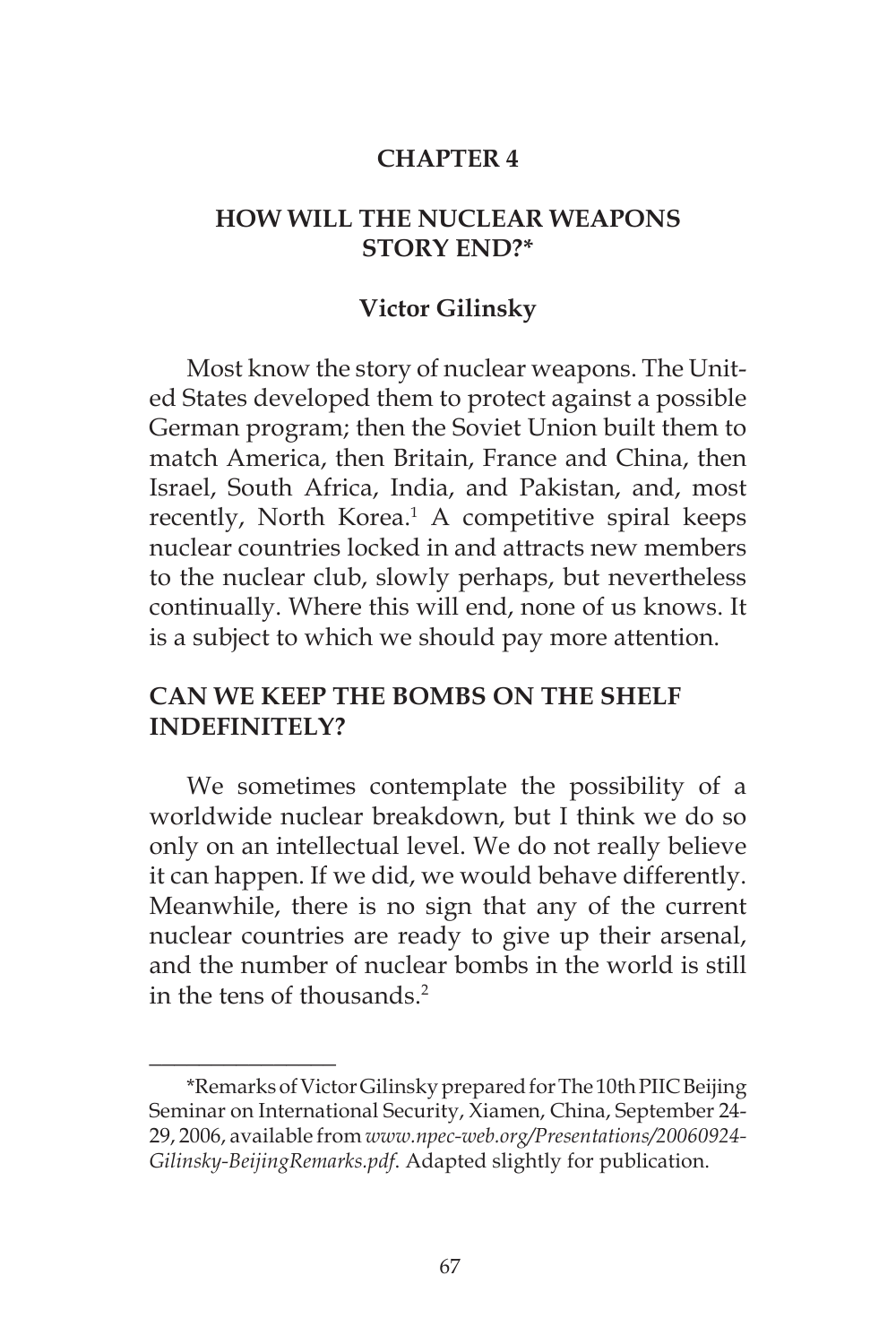The subtitle of this seminar is "Harmony Makes the World Stable and Secure." In a world of so many nuclear weapons, can we count on harmony to restrain use *indefinitely*? Can we rely on so-called rational behavior (so-called because it is not always clear what "rational" means)? And, in any case, people often do not behave in their best interests, at least not in their collective best interests, and sometimes humanity displays a self-destructive streak. Did it make sense, for example, to build more than 100,000 nuclear weapons during the Cold War?

A pressing reason to look ahead more seriously than we do is that once one country breaks the taboo on nuclear weapons use, it is likely that restraints against further use will weaken. At that point, the organizing principles of the world will have to change. Our cities, our economic systems, and our civil societies, will all become anachronisms. Of course, the number of warheads and the dangers of a worldwide catastrophe are now reduced from what they were during the Cold War. A great deal of writing is devoted to explaining how to maintain nuclear stability in a world of many nuclear weapons. Optimists argue that, since even at the most dangerous time of the Cold War the antagonists did not use nuclear bombs, the nuclear future is "manageable."

But to me, the Cold War experience suggests a different conclusion—that the nonuse of nuclear weapons since 1945 had less to do with these theories and more to do with simple human awe that made everyone hesitate to open Pandora's Box, an awe that will not last forever. (If you remember the story, Pandora could not resist opening the Box and unleashed human misery.)

We were also just plain lucky, especially in the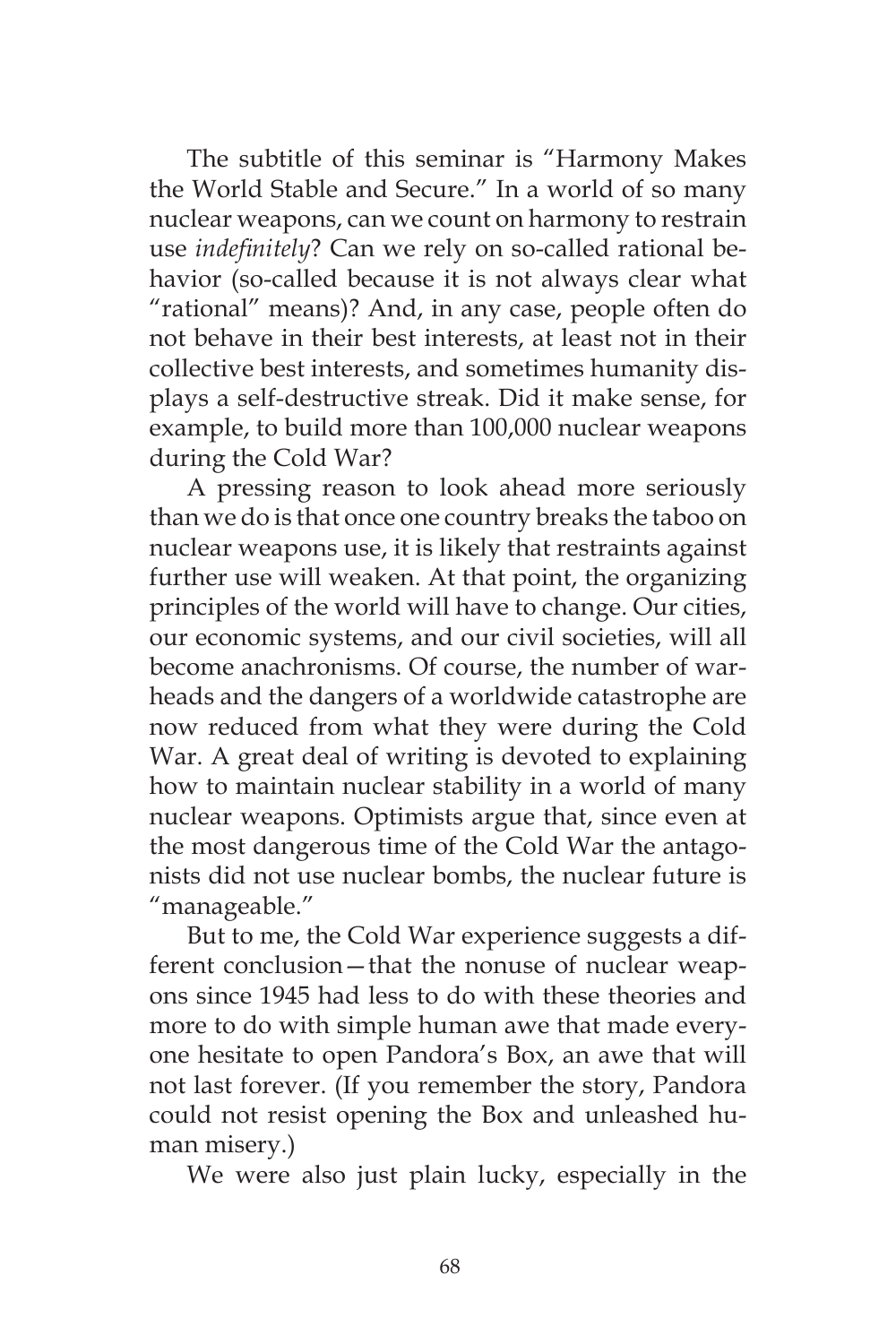early years of the Cold War. Up to the mid-1950s, there were many bombs that one person had the ability to detonate, and some of them were small enough for one person to carry. Fortunately, none got into the wrong hands.

We were lucky in other ways. To protect against a Soviet surprise attack, the U.S. Air Force took to keeping some bombers fully loaded with nuclear weapons in the air at all time. Some of these planes suffered accidents and dropped their bombs. Altogether, about a dozen dropped thermonuclear bombs were never found. Fortunately, none detonated. I am sure other countries had similar accidents.

## **THE CUBAN MISSILE CRISIS**

The great nuclear crisis of the Cold War was, of course, the 1962 Cuban missile crisis. At that time, we experienced some scenes that could have come straight out of the movie, *Dr. Strangelove* (1964). We discovered since then that the situation during the crisis was even more dangerous than it seemed at the time. I do not think we should flatter ourselves to think that we are much smarter today and that we could not get into a similar dangerous situation. Basic human nature hasn't changed much in the last half century. One thing that surely has not changed is the cult of toughness in high-level decisionmaking. It is always safer to be thought "hard" than "soft." This is a problem that has been with mankind since ancient times.

One of the experiences along these lines that affected me greatly was a talk after the Cuban crisis given by a Strategic Air Command (SAC) major general who had led U.S. bombers during the crisis on what he believed at the time was an attack on the Soviet Union.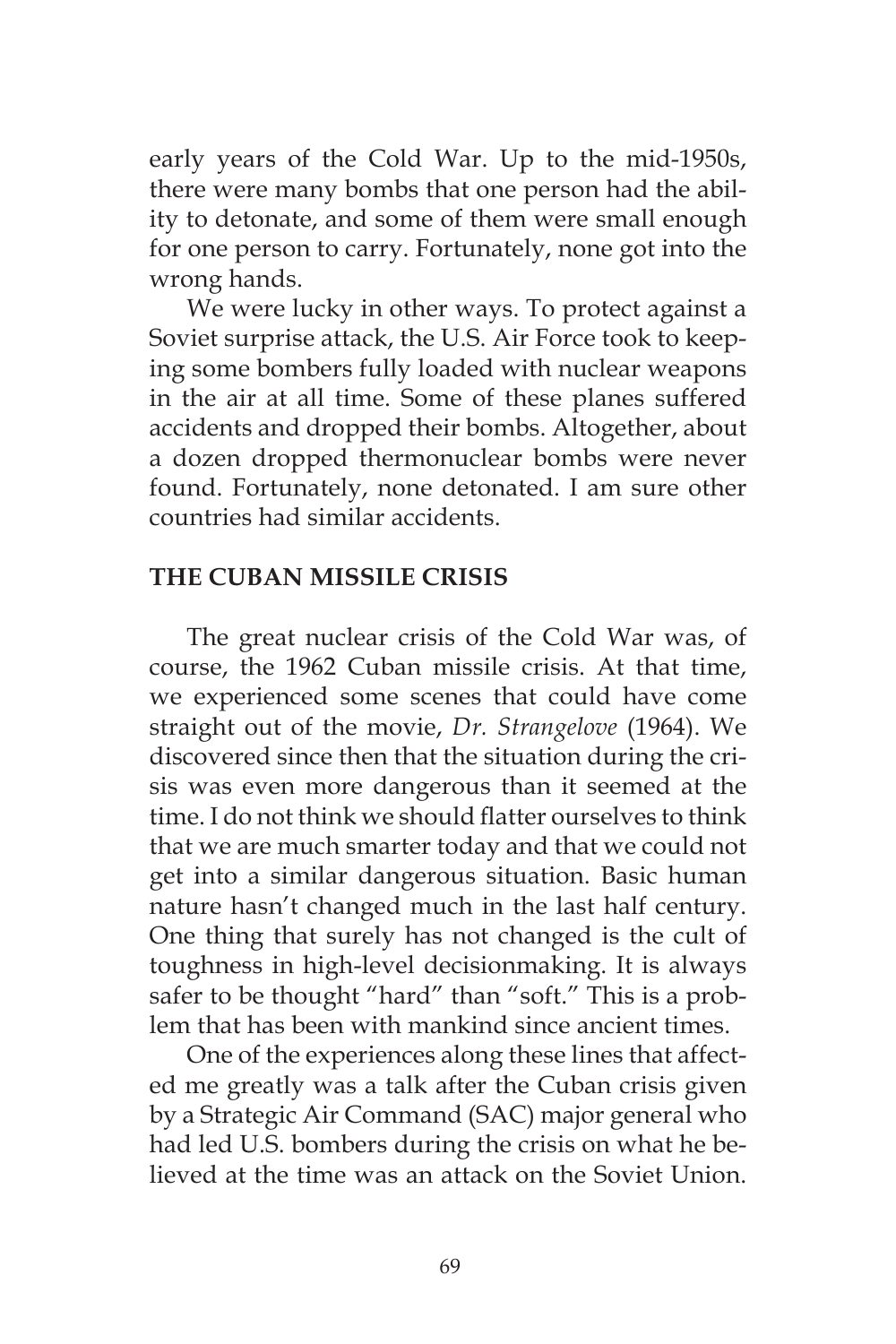The general, a kind and thoughtful man, told us how difficult it was to say goodbye to his wife before his mission. He described in detail the extensive planning, the long training, and the tremendous discipline required. During the initial stages of the flight, he had time to reflect on his orders. The crews understood perfectly that each plane carried many megatons of nuclear explosives whose use would have awful consequences. When the bombers reached a certain point over the Arctic, they were to continue to their targets if they got a coded "Go" signal, and to return home if they did not.

The expected signal did not come, and at the last moment the general gave the order for the planes to turn around. (What a relief, I thought.) The general drew himself up, paused, looked out across the audience, and told us that having to give the order to turn around was the most disappointing(!) moment of his entire life.

It did not change my opinion of him as a good person. It did, however, give me new insight into human nature. The point I want to make is that no one, no matter how decent, can spend a lifetime training for something and not have some part of them want to apply their training, no matter how awful the consequences.

I do not want to leave you with the impression that this is a comment on the United States or the U.S. Air Force. It is a comment on human nature. It sometimes pulls us in the wrong direction.

## **WHAT ABOUT THE SCIENTISTS?**

Just like the military want to apply their training, scientists like to see their ideas work in the real world.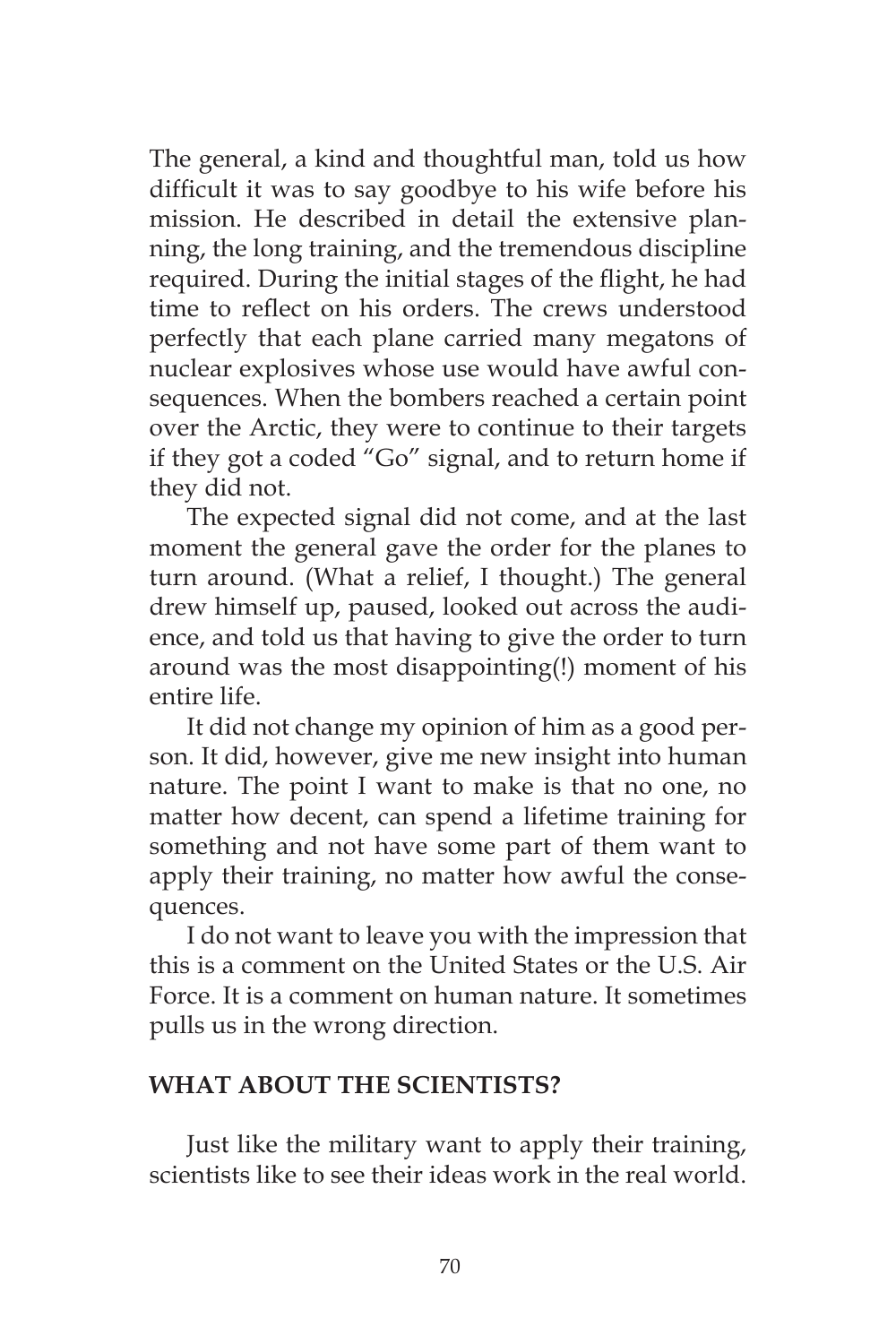When the Los Alamos, New Mexico, scientists heard of the Hiroshima, Japan, atomic bomb detonation, many cheered. In retrospect, of course, that was a dreadfully inappropriate reaction. But it was only human nature. They were not cheering the deaths; they were cheering the first successful uranium explosion.

The lesson we need to remember is that most people cannot work on something with all their heart, not even an awful bomb, and not want to see it work. But as we know, that tendency can have unfortunate consequences.

Herb York, a former director of the Livermore Laboratory, wrote in his 1970 book, *Race to Oblivion*, that the problem of controlling nuclear weapons activities was made more difficult because those devoted to pursuing them were mostly sincere persons acting in good faith. They really believe in what they are doing. At the same time, he writes, the real motives for this work are not necessarily what they are represented to be.3

The line between genuine concern for the defense of one's country and unchecked personal ambition is often unclear. The real driving force is often the sense of importance, and sometimes real prominence, that comes from working on powerful weapons.

The U.S. and Soviet weapons scientists became powerful figures. The same is certainly true in other weapons states. Last month, for example, the Indian Prime Minister had to publicly mollify the top scientists in the Indian weapons establishment to get support for his nuclear deal with the United States. Or consider the privileged status in Pakistan of A. Q. Khan, despite such misdeeds as divulging nuclear weapons secrets to North Korea.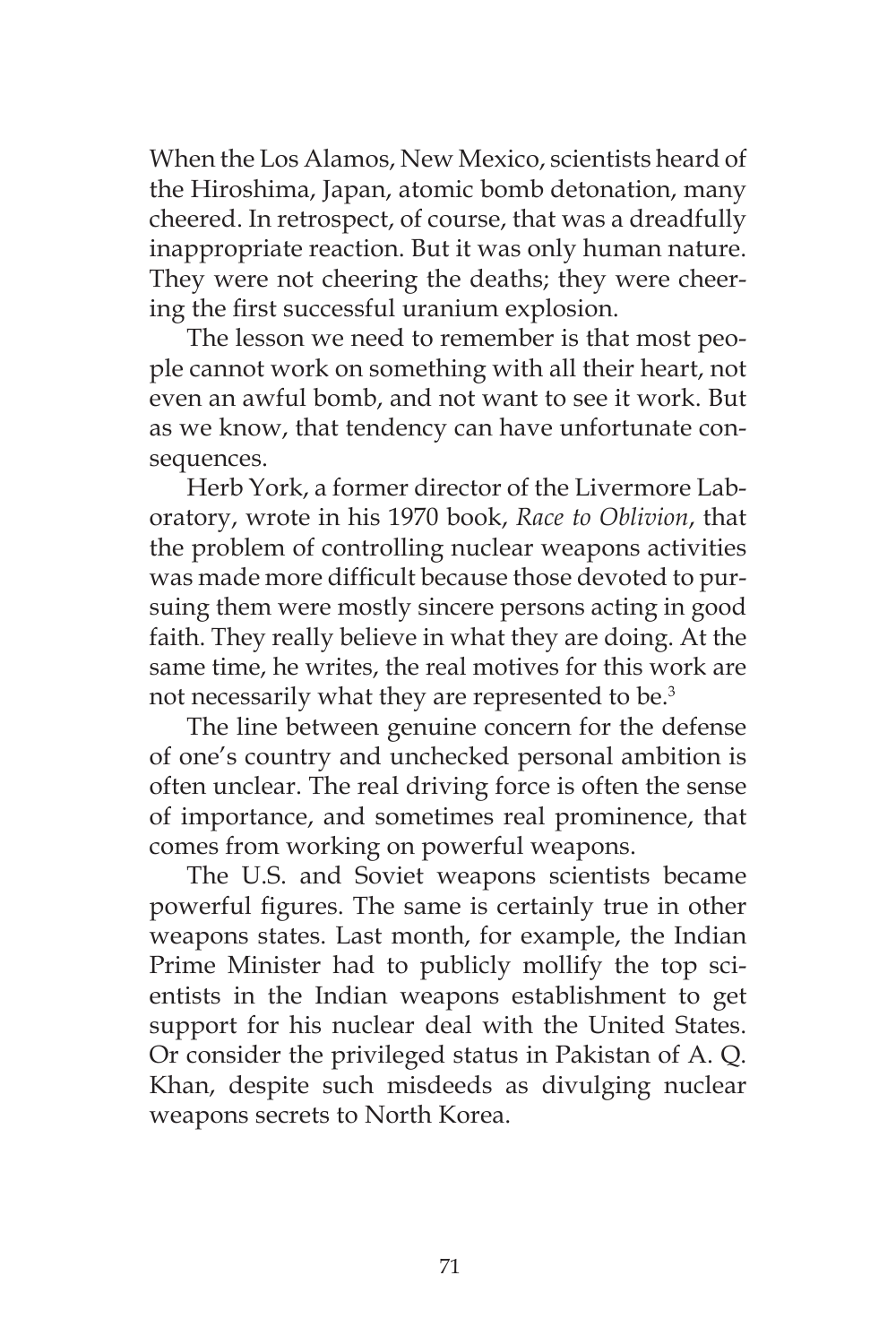## **THERMONUCLEAR WEAPONS**

Sometimes the irresistible attraction of the weapons is scientific. Physicists, especially, are enthralled with the idea that their scribbles on the blackboard can change the world, whether it is for better or for the worse.

Robert Oppenheimer, who initially opposed the U.S. development of the thermonuclear bomb, was ultimately won over by the Teller-Ulam idea that made it work. Oppenheimer called the idea "technically sweet."<sup>4</sup> The phrase betrays the seduction of interesting scientific problems, even if they are associated with weapons for mass killing. The same pull operated among physicists in other countries, perhaps even more strongly.

I should say that not all were seduced by temptation nor anxious at all costs to maintain their status with the powerful. Of the famous scientists who took part in the American debate over thermonuclear weapons in 1950, I am most impressed with Enrico Fermi and I. I. Rabi. When the question of building the thermonuclear bomb first arose, they took a firmer stance than Oppenheimer. They said, "The fact that no limit exists to the destructiveness of this weapon makes its very existence and the knowledge of its construction a danger to humanity as a whole."<sup>5</sup> Their advice was ignored, and we now live with that danger.

By 1952, the United States detonated a manymegaton thermonuclear device, the so-called Mike shot, on an island in the Pacific Ocean. Eventually the scientists learned to make small thermonuclear devices, too. But the main thing was the possibility of powerful warheads. The military liked big bombs for use in massive attacks because in those days bombers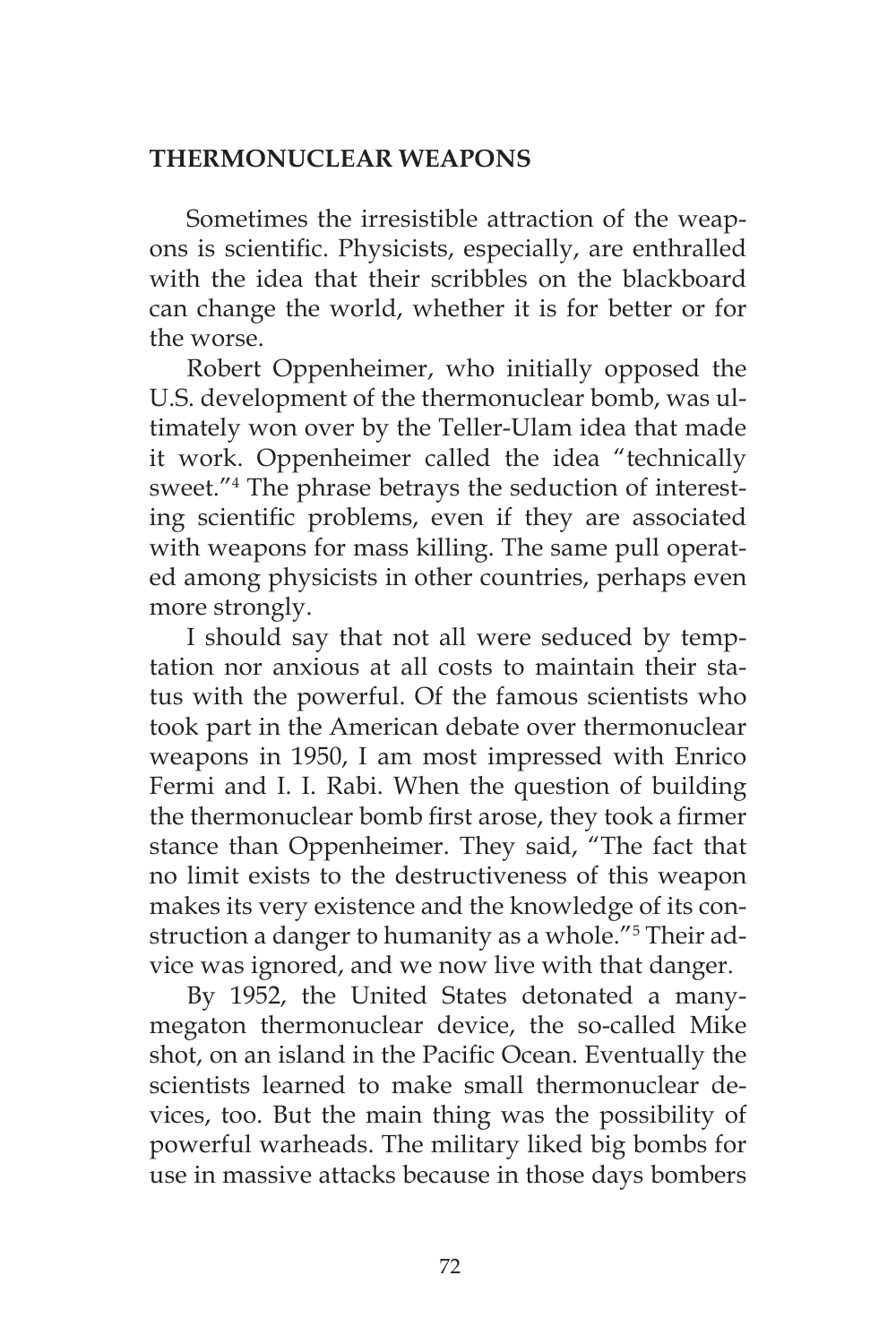and missiles were highly inaccurate. You had to have high yield in order to have a high probability of destroying a target a continent away. Years later, when the accuracy of weapons was increased by orders of magnitude, there was no corresponding reduction in weapons yields. Warhead yields remain outrageously high in all countries.

### **SOVIET BIG BOMB**

The Soviets, too, launched a crash program to develop thermonuclear weapons, and eventually overtook the United States in numbers. When Nikita Khrushchev wanted a huge bomb with which to intimidate the West, a Soviet team led by Andrei Sakharov produced a 100-megaton bomb—the largest bomb ever designed or used. The Soviets detonated it in 1961 with an intentionally reduced yield of 50 megatons, because anything higher would have destroyed the plane that dropped it. Sakharov received a "Hero of Socialist Labor" award for it.

I mention this because we associate Sakharov's name with human rights, not mass destruction. Of course, his role as a heroic opponent of the Soviet government came later. But the interesting thing is that when he wrote his *Memoirs* in 1990*,* he was still proud of designing the Big Bomb, just as Robert Oppenheimer, for all his later reflections, remained proud of having built the first fusion bomb.

I saw a copy of the Big Bomb in the bomb museum at Russia's Chelyabinsk 70 weapons laboratory. An Italian woman in our group asked the old laboratory director, "How could you build such a horrible bomb?" He smiled and said, "When the orders come down from the Kremlin, for some funny reason, you do it."6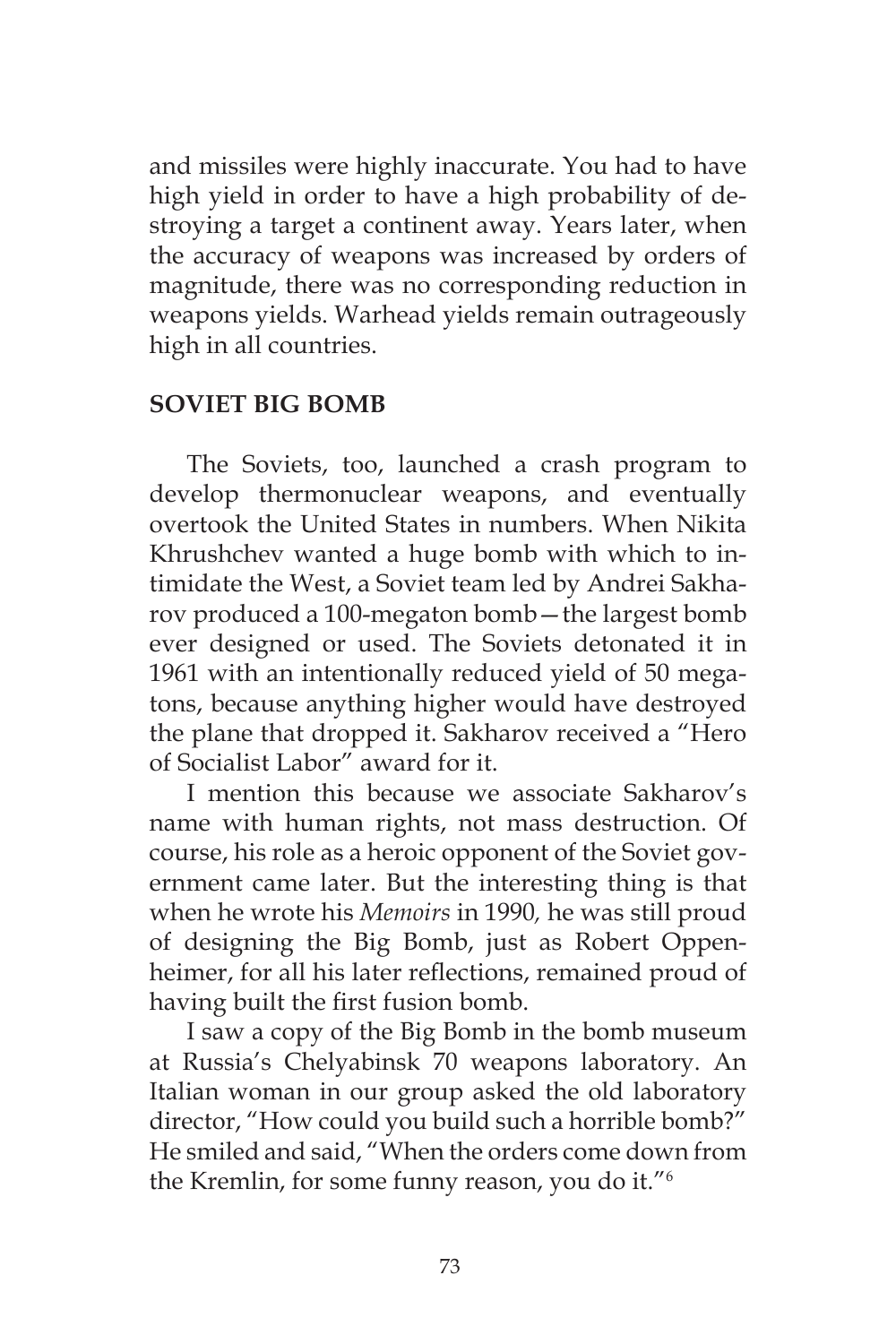What I am saying is that the state's drive for big weapons is only part of the story, whether in the Soviet Union or anywhere else. From my own observation, it is more often the scientists and the weapons laboratories that entice the powerful in government with new ideas for bombs, rather than the other way around.

#### **WHAT SHOULD ONE DO?**

What about individual scientists? How is a scientist to act? Let me say a word especially to those whose careers are ahead of them. We have to think of our country's defense because if we do not, who will beyond the military establishment itself? But—to paraphrase the ancient Jewish sage and teacher, known simply as Hillel—if we think *only* of our own country, what are we? There are ethical/moral lines we should not cross, even for our motherland.

Each person has ultimately to wrestle with himself as to what is legitimate defense and what crosses the line. The important thing, it seems to me, is to bring to your work your sense of what is right, and to ask yourself: What if everyone around the world did as I do? Is that acceptable behavior? And you need to ask this *during* your professional career, when your decisions matter, not to wait until they are merely of academic interest.

# **HOW LONG CAN WE TICKLE THE DRAGON'S TAIL?**

I bring all this up because the importance of nuclear weapons seems again to be on the increase. The stated reasons for developing them or upgrading nuclear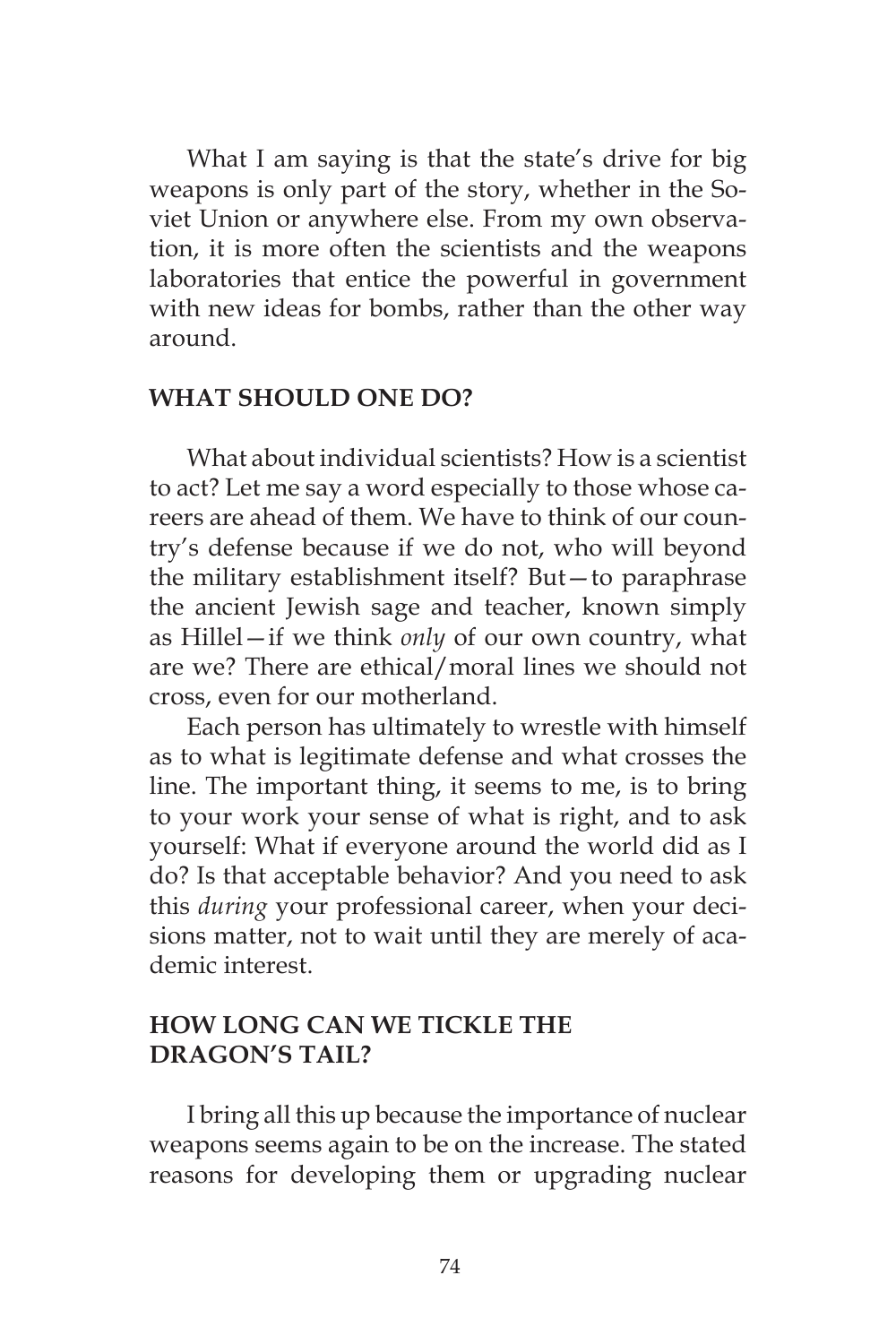forces have supposedly to do with national defense, but I think the factors I have mentioned—the importance it gives to the participating individuals and weapons laboratories—also plays an important role in urging governments in this direction. The governments seem to hold to the optimistic notion that they can brandish the weapons and gain psychological and political advantage without risking that the weapons will actually be used. We assume we can do nuclear shadow boxing so carefully that no one gets hurt.

This reminds me of an experiment Los Alamos scientists conducted during World War II that was called "tickling the dragon's tail." The aim was to determine the critical masses of nuclear explosives by tapping two subcritical masses toward each other with a screwdriver, all the while measuring the neutron count. The idea was to control the dangers by tapping slowly and carefully so as to cause only very tiny movements. One day the experimenter's screwdriver slipped and the two pieces got knocked too close together, and before the physicist could knock the pieces apart, he got a lethal dose and died a horrible death.<sup>7</sup>

We may be underestimating the worldwide dangers in the same way.

#### **ENDNOTES—CHAPTER 4**

1. South Africa built bombs but dismantled them and became a Nonproliferation Treaty signer.

2. The United States and Russia have reduced their stockpiles significantly and apparently will reduce them further, one should note, something for which they should get more credit than they do. But they both intend to hang on to a pile of these weapons indefinitely.

3. See Herbert York, *Race to Olivion: A Participant's View of the*